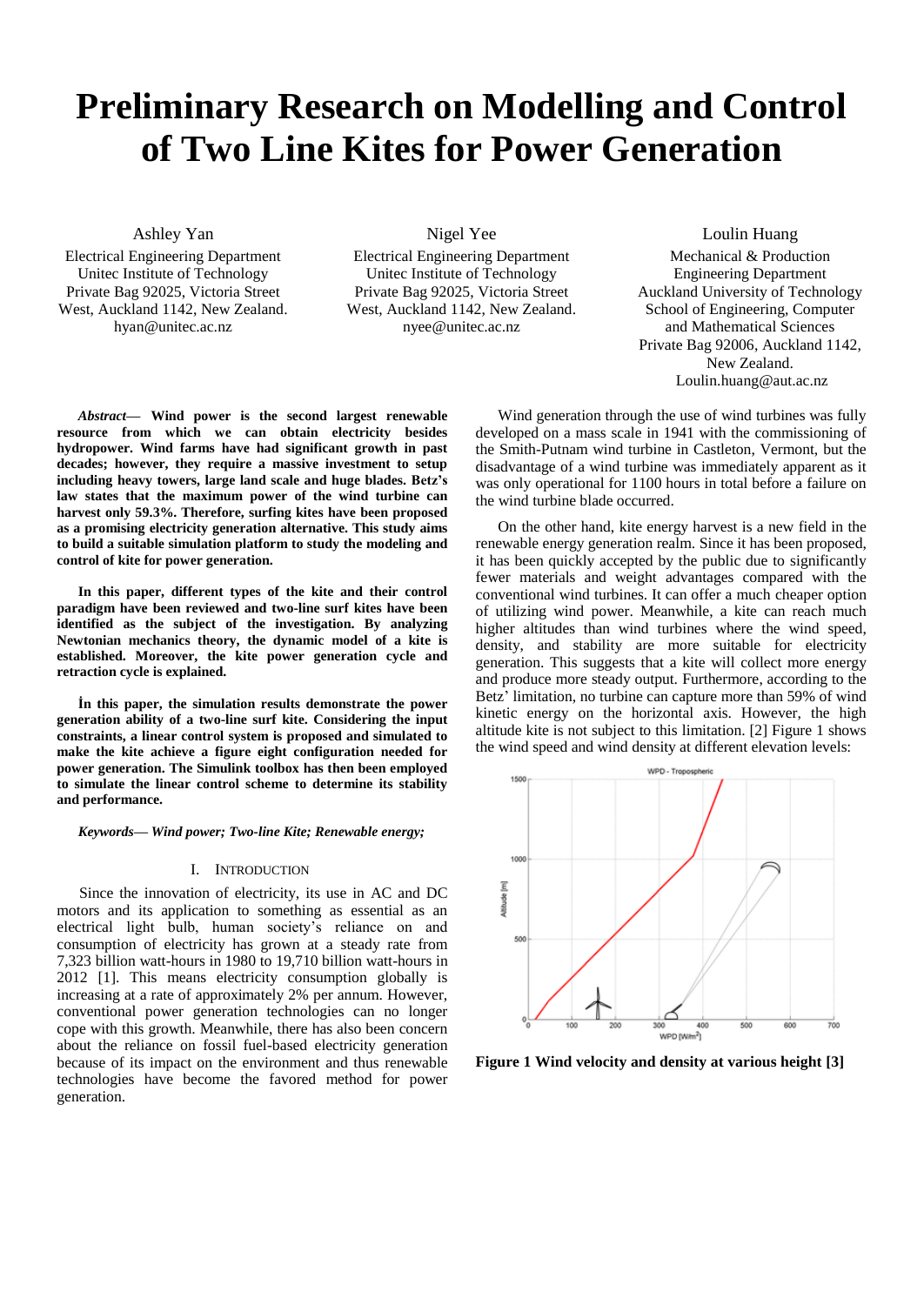The new technology of kite energy harvesting offers an excellent opportunity as well as presenting difficult challenges. Even though a variety of realistic projects are being worked on, the lack of published material and publically available simulations poses difficulties in the current investigation. Firstly, we will explore the character of different types of kites, review the kite motion in the air in order to build a basic computer model for the chosen types of kite for further advanced development.

#### II. SELECTION OF KITE

Different kites have different interactions with the wind and various mechanical motions. A kite that can produce an efficient upward thrust while at the same time remains simple structure would be ideal. Other factors for consideration are price, availability, shape, mass, and surface area. A variety of kites were considered for selection

#### *A. Diamond Shape Kite*

As a classic design that has been proven to be popular throughout the years, a kite in a diamond shape is an excellent choice. With predictable upward lift and drag based upon a single flat surface plane with minimal thickness, it is straightforward to model the interaction between this kite and the wind vector. Costs of design and building of the kite are small. The mass can also be kept minimal by using metal bars as frames and nylon as the surface. However, the gain in the lift of the kite per increased surface area is not as efficient as other kites. Also, they are relatively uncontrollable for power generation purposes and the wind speed operation range is comparatively narrower.



#### **Figure 2 Diamond shape kite**

#### *B. Barn Door Kite*

The barn door kite is a large, pentagon-shaped kite with sides elongated to form a stout body for flight. This kite has a slight curvature towards the centre of the original pentagon shape where all the frames cross over. Giving it a larger, tortoise shell-like appearance, this protrusion mimics the behaviour of an airplane wing where the pressure difference created is larger, thereby giving it bigger lift compared to the diamond kite. The reinforced frames are required to keep the

kite from ripping from being ripped. The cost is slightly higher than for the diamond kite. The mass is also within an acceptable standard as the lift counters the increased weight. However, the increased mass means a higher wind speed is required to initially start the kite, coupled with the growing complication of five-point joints to control the kite predictably.



## **Figure 3 Barn Door Kite**

#### *C. Surf Kite*

This kite is unique in that it contains no frames. It is essentially a floating canvas tied to two strings. This type of kite can be controlled by two lines, whereas the single line kites above are highly uncontrollable for the flight trajectory. With two-line control, the operator can steer the kite by pulling on one line to create a roll angle; the angle will then cause the kite to yaw toward to the pulling side. Meanwhile, the two-line control of power kite can generate a crosswind motion by altering the flight trajectory moving towards to the non-parallel normal wind's direction. This crosswind component increases the apparent wind on the kite.

Due to the material and the form of the kite shape, surf kites can generate more lift force and less drag force than other types of kites. This means that the kite can glide in the air for longer periods of time and can travel further to the edge of the wind window. Furthermore, this arc shape power kite can be quickly re-launched from the ground by pulling on one of the tethering lines to turn on the kite wingtip. Thus, the power kite was chosen as the kite model to be used.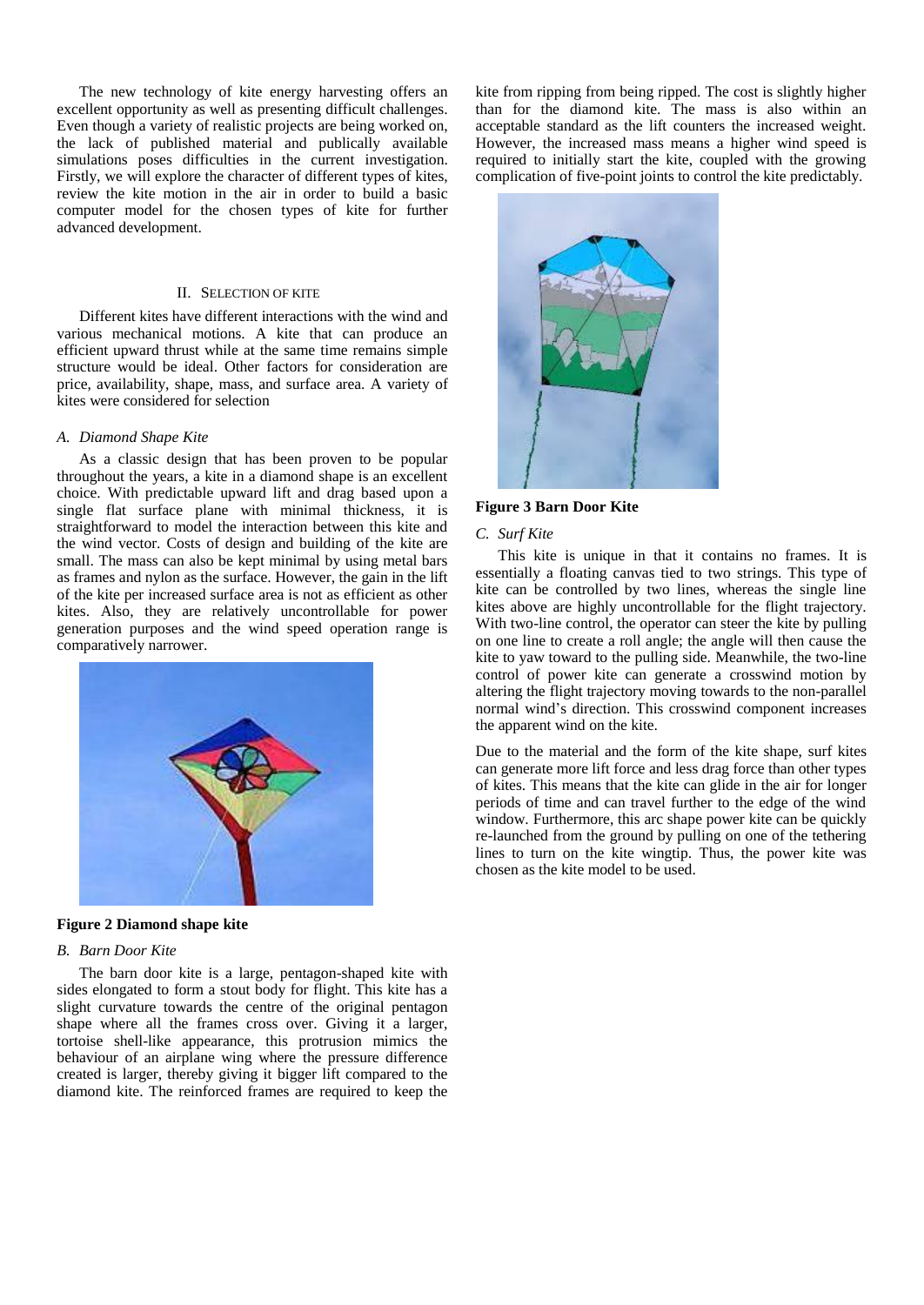

# **Figure 4 Surf kite**

#### III. SYSTEM DESCRIPTION

#### *A. Overall system operation*

The overall system will have five key parts: aerodynamic part, kite body, mechanical part, electric machines and control system. Within the aerodynamic part, the wind force, gravity and air pressure will be calculated and translated into the same coordinate system as the kite and then act as a direct force to move the kite. The mechanical part will have three parts, which are two control tether cables (left and right) wound around two drums; there will be a drum brake coupled to the drum. Each of the drums will physically connect to the end shaft of the electric machines, which are two DC motors/generators. In the end, there will be a control system controlling the motor operation and the drum brake. The detailed operation process is illustrated below. In this case, kite operation will have three phases, which are known as traction phase, cross-feed traction phase and retraction phase. These are explained respectively according to the diagram below:



#### **Figure 5 Overall kite system**

# *B. Traction Phase*

In this paper, the kite will be modelled as rigid body subject only to gravity and wind forces. Then another four points are distributed equally from the center gravity (CG) so that the kite can be treated as a plane with an area of S. The kite used in this project has a wingspan distance of two meters. The wind direction (wind tunnel test condition) here is defined as always perpendicular to the kite surface, and the kite will move along

with the angle of δ. The tether cable will be treated as two rigid body lines attached to the left end of the kite and the right end of the kite. The tether cable and the referenced ground will have angle θ.

After the kite has launched, a detailed treatment of the launching process is not within the scope of this paper; the kite will be in the initial traction phase. Which means the kite will pull both tether lines, hence rotating both generator shafts to produce power at the same time until one side of the cable length reaches the preset values. In this case, the left cable will be set to the initial conditions, therefore, when left cable (L) reaches the preset value, the drum can be stopped by applying the drum brake force. Thus, the left generator will stop. The right generator will go further for some time (distance) until the right cable (R) reaches the preset distance. The right drum brake will then be applied to the drum to stop rotating.

Hence, the different length of these two ropes will result in the angle of Ψ as seen in figure 16 in the horizontal plane (YZ plane). Due to this angle, the kite position is no longer in an equilibrium position; it will move sideways due to the normal component of the wind force. At the same time, while the kite is moving sideways, the left side of the rope is released so that it is equal length to the right side of the rope. Therefore, the kite will reach another equilibrium position in a different location. The kite will then locate on the left-hand side of the original track.

The angle Ψ determines how far a kite will fly horizontally before it starts to fall. If this angle is too small, it will not generate the sufficient displacement, or if the angle is too big, it will result in the kite tipping over. The angle should be ideally to be 30 degrees.

Therefore by applying the simple math, for a kite with a wingspan of two meters, to create an optimal 30 degrees of Ψ,  $\sin^{-1}$  $\Delta L/d$  =30; then,  $\Delta L$  =L<sub>L</sub>-L<sub>R</sub>= 1m. Figure 6 a shows the initial traction phase of the kite, in which the left side and right side of the rope will be pulled at the same time.

Figure 6 b shows when the left side of the rope reaches 20 meters, the drum brake will clamp on to stop and right side of the rope will continue to go for further 1 meter to create the angle Ψ, which result in the kite flight toward to the left side, at the same time, release the left side of rope so that both ropes have the same length of 21 meters, the kite aerodynamic will then adjust by itself to find another equilibrium in a new displacement.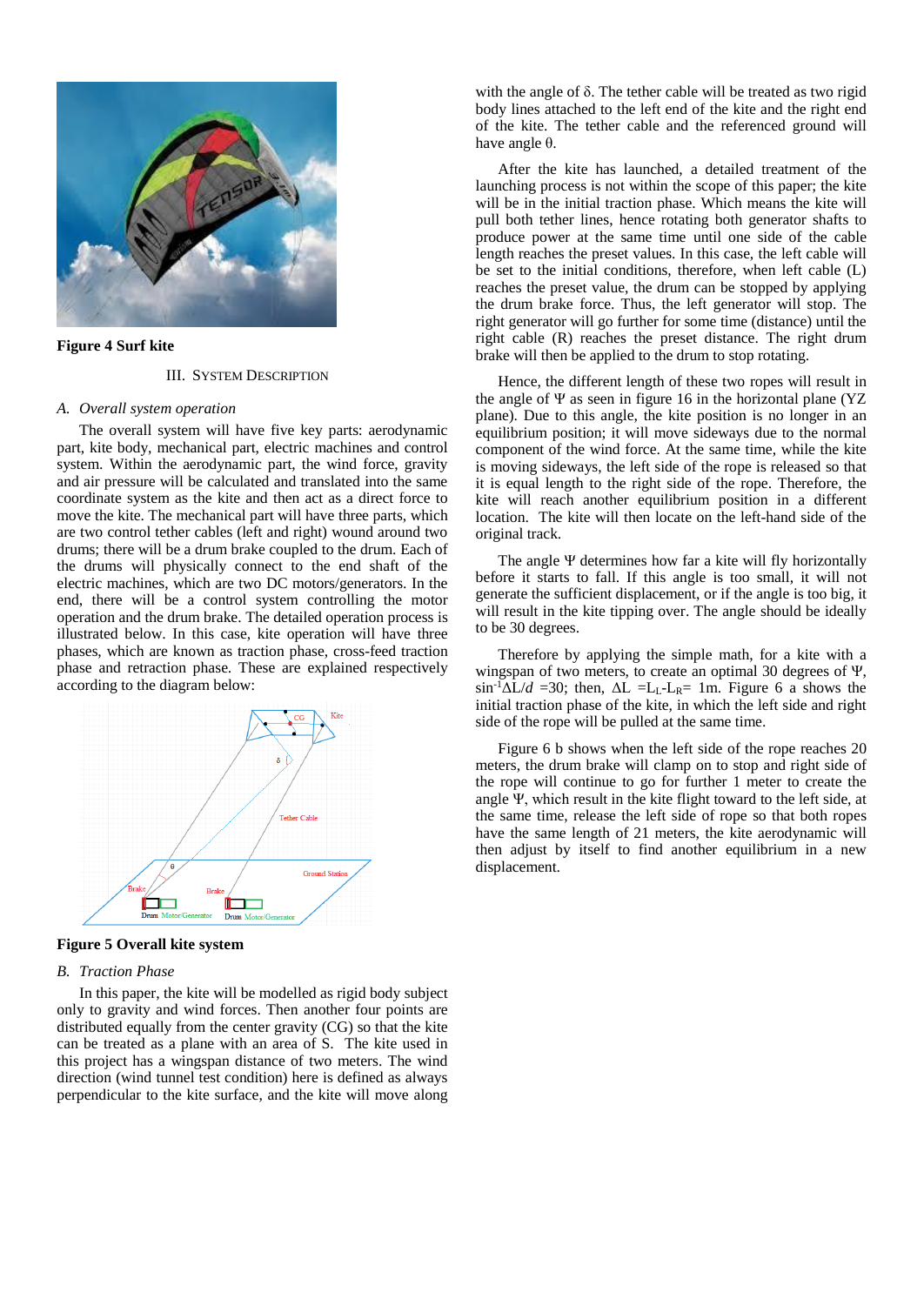

#### **Figure 6 a) Initial traction phase b) Traction phase**

### *C. Cross-Feed Traction Phase*

By allowing the left-hand side of the rope to pull (generation mode) for 1 meter while the right-hand side drum is being held, the kite then will move to the right-hand side. Once the left-hand side of the rope reaches 22 meters, the drum brake will be applied on the drum again. Meanwhile, the righthand side of the drum brake is freed until rope R reaches the same length as the left-hand side of the rope, which is 22 meters. The kite will then move to the right-hand side from the original track.

After the kite arrival at the equilibrium position on the right-hand side, the right-hand side of the drum brake will be released again so the right-hand side of the rope will pull for another 1 meter. Due to the component of the wind, the kite will move towards to left-hand side again, while the left-hand side of the brake is released for 1 meter so that it will be equal to the right-hand side rope length which is 22 meters. The kite will reach a new equilibrium position.

#### *D. Retraction Phase Cross*

The cross-feed traction phase will repeat until the left-hand side of the rope length first reaches the maximum, in this case, 40 meters. Only this time, the right-hand side of the brake will not release the right hand of the rope; the kite can no longer form an equilibrium position and will start to fall with an angle Ψ. The retraction phase will begin to act; the same two DC generators now will behave like a motor to wind back the rope at the same speed.

The Ψ angle will ensure that the tension force exerted by the kite aerodynamic on the rope will be at the minimum. (low lift force and low drag force). In this phase, the motor will need to use as little power as possible to retract the kite and work as fast as possible to prevent the kite falling speed from being quicker than the retraction speed. At the same time, both motors need to work at the same speed and time.

When the left-hand side of the rope reduces to 5 meters again, both sides of the motor will stop working and transfer to generation mode again. The left-hand side of the drum brake will be applied to the left-hand side of the drum, and release the right-hand side of the drum for another 1 meter so that L=R=5 meters and the kite can be balanced out at its equilibrium state. At this stage, the operation of the generator is repeated and so on. Figure 7 below illustrates one complete cycle of the traction and retraction phase:



# **Figure 7 Flight trajectory**

#### IV. RESULTS

Figure 8 below illustrates the altitude and X direction of the kite position concerning time. During the traction phase, due to the aerodynamic force, the kite will climb and move towards the downwind. The trap cut indicates that the cable is doing the cross-feed until the cable reaches maximum length, then the retraction phase will start at the 30s. The graph shows that the kite rapidly moves upwind until it reaches a quasi-equilibrium state, then the next traction phase will start again.



## **Figure 8 Kite position**

The power can be calculated out by using mathematic formula P=T\* $\omega_m$ ,  $\omega_m$ =d $\theta_m/dt$  [4]. Since there is no gear ratio in between (ignore the drum radius in the test), the angular displacement of the generator rotor shaft  $\theta_m$  is directly proportional to the cable speed. Therefore, the power can be presented as:

Power=Tension\*Cable Speed (1)

Figure 9 shows the average power generation over the simulation time is approximately 100W.